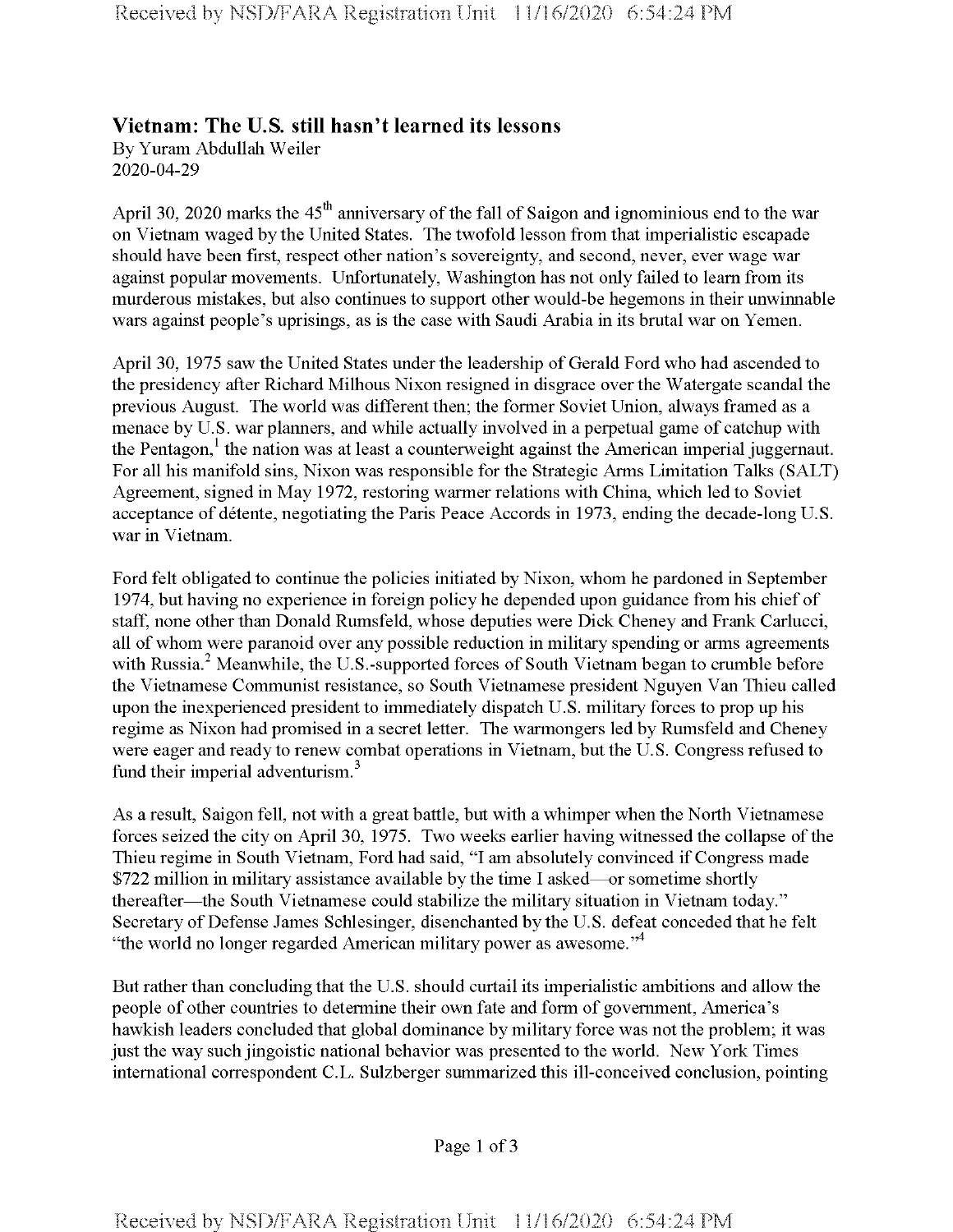out, "There must be something seriously wrong with the way we [Americans] present ourselves these days."<sup>5</sup>

In the years from 1965 to 1973, the U.S. military dropped 2.8 million tons of bombs on more than 100,000 targets along with 19 million gallons of herbicide in Vietnam. The result was some 3.8 million Vietnamese killed, 9,000 out of 15,000 villages in the south leveled, and unexploded ordnance scattered about. How could any rational being categorize such wanton and senseless destruction as being a problem of presentation? And yes, some 58,000 American invaders were killed as well by Vietnamese forces that were courageously defending their homes, families and country; $6$  a number, which, as of this writing, is about equal to the number of American deaths due to the current coronavirus pandemic.

A mere two years after the American campaign of mass destruction in Vietnam, the American container ship, the SS Mayaguez, which was owned by Sea-land and under contract to the U.S. Navy, ventured too closely to the Cambodian island of Koh Tang , and was detained by naval forces of the Khmer Rouge. According to accounts, the sailors on the Mayaguez were well treated by the Cambodians. A crew member reported that they were greeted courteously with a handshake by a man who spoke English and given food and sleeping accommodations. Ford seized upon the incident, which he referred to as an act of piracy.

Bypassing Congress upon urging by Rumsfeld, he ordered U.S. warplanes to bomb Cambodian ships, striking the boat upon which the 38 Mayaguez sailors were being ferried to Tang Island. After the sailors were released two days later, Ford ordered a marine invasion of the island, which led to around 66 American casualties as a result of Cambodian resistance, plus 23 others who died in a helicopter crash before arriving to the combat zone. Predictably, mainstream columnists cheered Ford's efforts for successfully defending the U.S. against charges of being a "paper tiger." Equally unsurprising was the fact that U.S. representatives and senators, who had been critical of the war in Vietnam, came together in a bipartisan show of support, stating, "Let no nation read the events in Indochina as the failure of the American will."<sup>7</sup>

Rumsfeld, Cheney, Carlucci and their cabal of belligerent compatriots took the U.S. defeat in Vietnam personally and vowed revenge, however, they would have to wait until they took full control of the U.S. war machine under the administration of George W. Bush to fulfill their fanatical fantasies. Author James Carroll observed, "What they all had in common was a hunger for martial dominance that was born of the failure of Vietnam.<sup>58</sup> It was not until 2003 that these mthless rogues, along with Richard Perle and Paul Wolfowitz, managed to fulfill their sinister aspirations to reestablish the awesome regard for U.S. military might by means of a "shock and awe" preemptive invasion and destruction of Iraq.

In 1990, the U.S. still suffered from the Vietnam syndrome, but Saddam provided an opportunity for president George H.W. Bush to find a cure.<sup>9</sup> On August 2, 1990, the Iraqi dictator invaded Kuwait, causing the nervous Saudi royals to ask for military assistance from Washington. Interestingly, Osama Bin Laden advised Saudi King Fahd not to allow American soldiers in the country, offering instead to defend the country with his battle-hardened Afghan Mujahedin, but the king declined. This incident initiated a chain of events that led to the September 11, 2001 terror attacks on New York's World Trade Center and the Pentagon.<sup>10</sup>

Page 2 of <sup>3</sup>